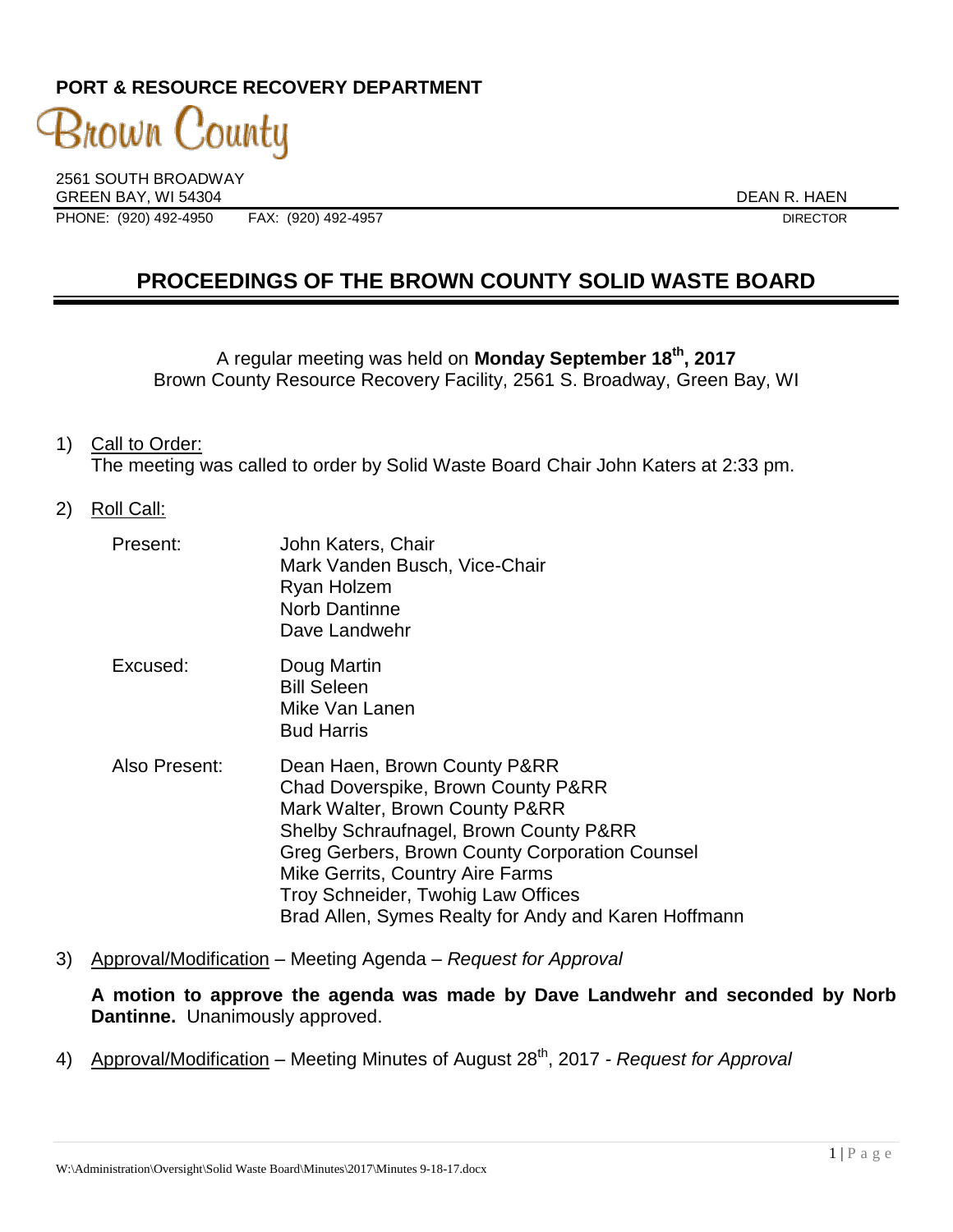**A motion to approve the August 28th , 2017 meeting minutes was made by Norb Dantinne and seconded by Mark Vanden Busch .** Unanimously approved.

### 5) Announcements/Communication

The Department has a UW-Green Bay student working as an intern for the Hazardous Material Recovery facility as well as helping at the landfill. This student is provided by UW-Green Bay for the Fall semester.

The state Council on Recycling will meet at the Port & Resource Recovery Department office at 9 am on Friday, September  $22^{nd}$ . They will take a tour of several paper companies in the area.

# 6) Transfer Station Asphalt Road Repair – *Update*

Mr. Doverspike explained the asphalt project that Highway Department did at the Waste Transfer Station. Mr. Haen stated that Highway Department completed the work over a three week period, which was not ideal but the work was done well. Additional work was added and the cost should be proportional to the original cost estimate.

## 7) Recycling Transfer Station Concrete Floor Replacement – *Update*

Mr. Doverspike explained that from September 11 – 15 Ziese Construction replaced the concrete tip floor at the Recycling Transfer Station. Only a few unexpected issues came up. On September  $18<sup>th</sup>$  half of the floor was ready to be driven on. The entire facility was to be operational by September 19<sup>th</sup>.

### 8) Director's Report

The DNR approved the request to increase the maximum tonnage at the Waste Transfer Station from 825 lbs. to 1,250 tons/day.

Related to the Outagamie County and Fox River Fiber situation, Brown County has reached agreement with Outagamie County, but that agreement will not be executed until an agreement is finalized with Fox River Fiber. A resolution with Fox River Fiber is forthcoming.

The state awarded \$15 million to Dynamic for an animal waste digester. The Department could be the leasor of land for the project.

### 9) Such other Matters as Authorized by Law

No other matters.

### 10) Closed Session

*Pursuant to Wis. Stat. § 19.85(1)(e), any meeting of a governmental body may be convened in closed session for purposes of deliberating or negotiating the purchasing of public properties, the investing of public funds, or the conducting of other specified public business, whenever competitive or bargaining reasons require closed session.*